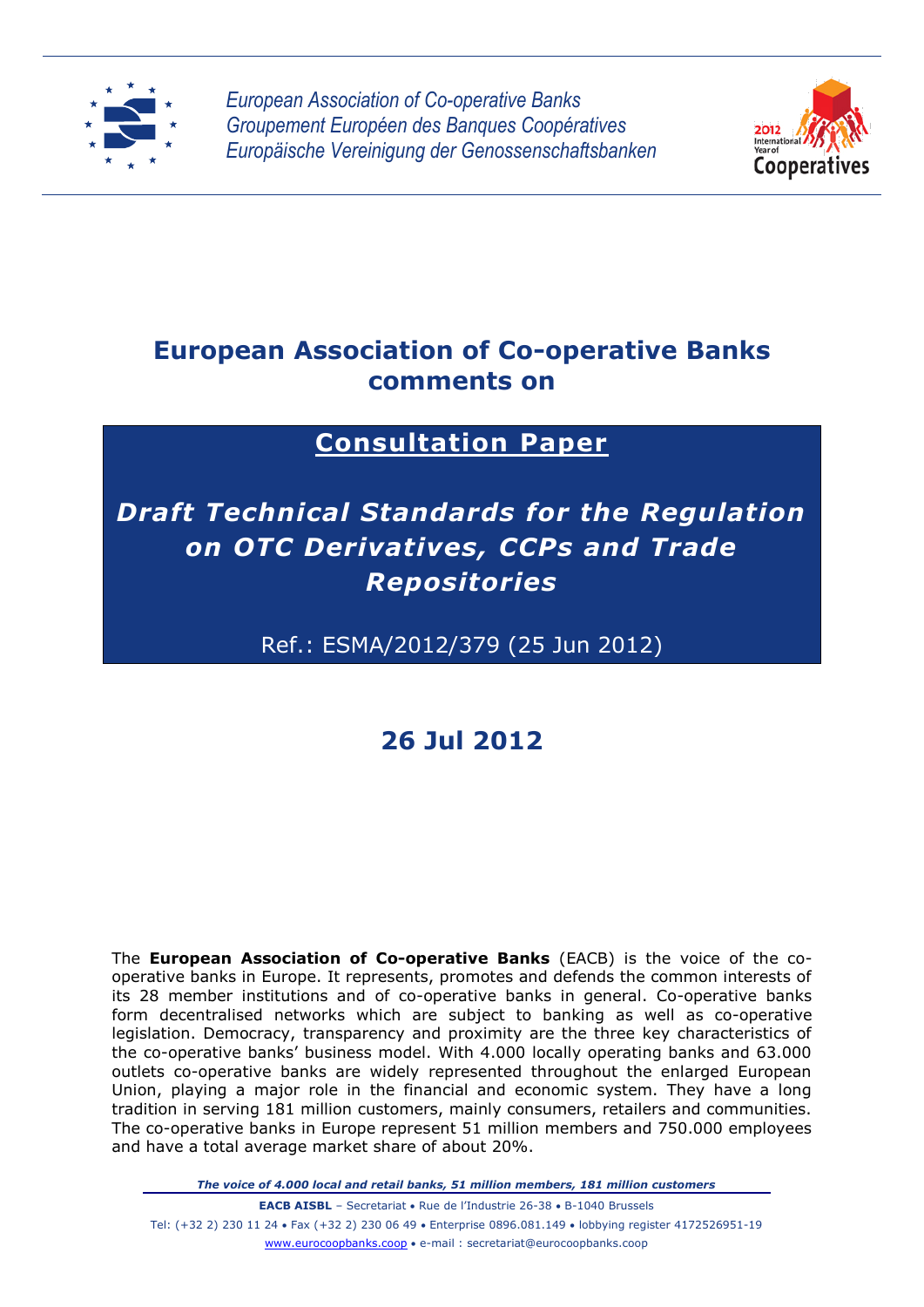



# **Contents**

| Art. 2 ICA para.1 (Authorisation of client of a clearing member to provide clearing   |
|---------------------------------------------------------------------------------------|
|                                                                                       |
| Art. 3 ICA para. 1 (Single aggregated indirect clients' account)  4                   |
|                                                                                       |
|                                                                                       |
|                                                                                       |
| Chapter III: Clearing obligation procedure - Notification to ESMA5                    |
|                                                                                       |
| Chapter IV: Criteria for the determination of the classes of OTC derivative contracts |
|                                                                                       |
|                                                                                       |
|                                                                                       |
|                                                                                       |
|                                                                                       |
| Chapter VIII: Risk mitigation for OTC derivative contracts not cleared by a CCP  6    |
|                                                                                       |
|                                                                                       |
|                                                                                       |
|                                                                                       |
|                                                                                       |
|                                                                                       |
|                                                                                       |
|                                                                                       |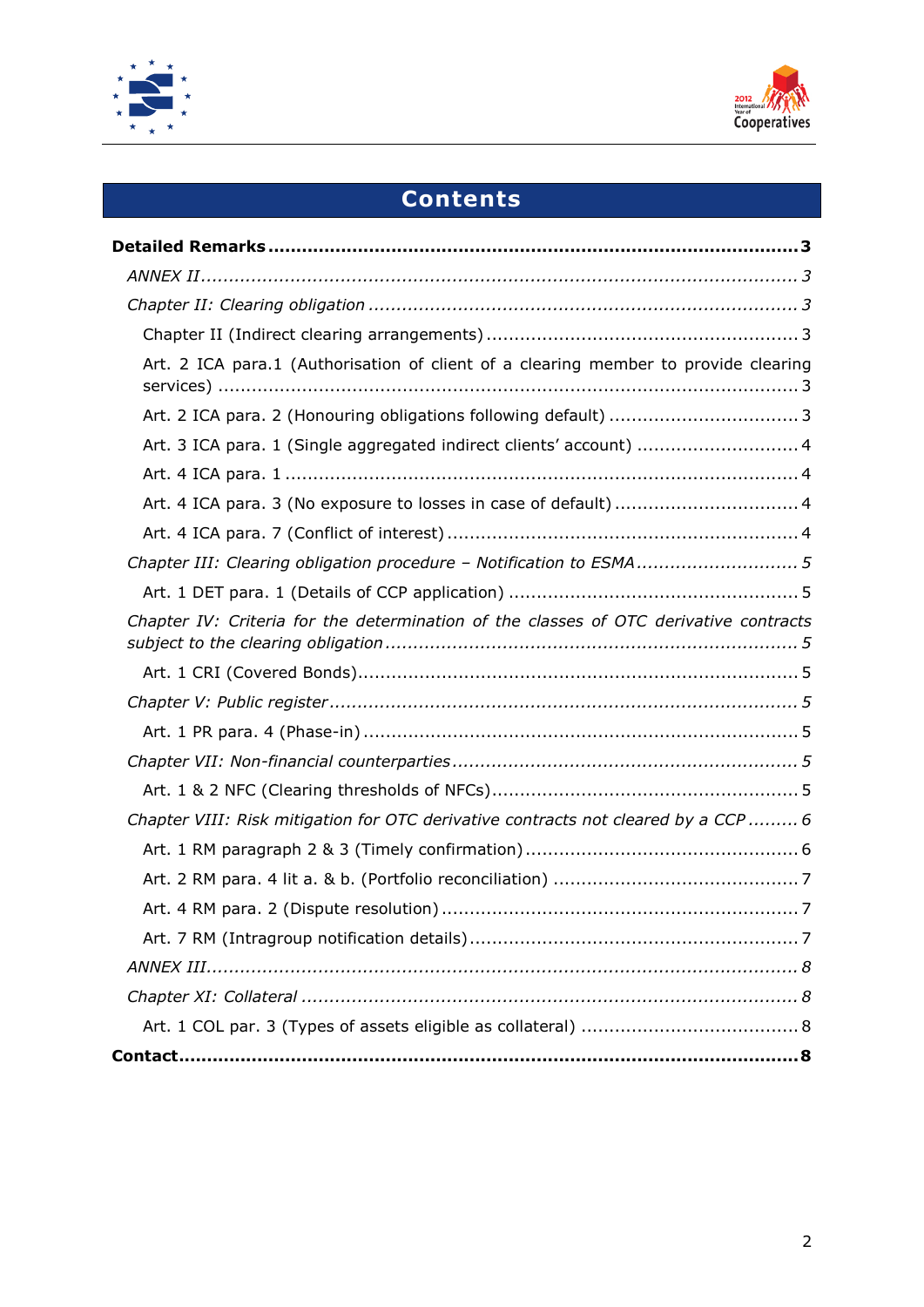



# **Detailed Remarks**

<span id="page-2-0"></span>The Members of the European Association of Co-operative Banks (EACB) are pleased to comment on ESMA's *Consultation Paper* on *Draft Technical Standards for the Regulation on OTC Derivatives, CCPs and Trade Repositories*.

We have focused our answers mainly on the topic of OTC Derivatives (Section III and ANNEX II) of the Consultation Paper and are following the structure of the annexes in our comments. We would greatly appreciate, if our detailed views and comments are taken into account in the final preparation of the draft technical standards.

# <span id="page-2-1"></span>**ANNEX II**

# <span id="page-2-2"></span>**Chapter II: Clearing obligation**

#### <span id="page-2-3"></span>**Chapter II (Indirect clearing arrangements)**

With regard to indirect clearing arrangements ESMA seems to have overlooked a case that is typical for two counterparties – both being on the buy side and often of medium size: Two clients of two different clearing members of a CCP conclude an eligible swap contract which is to be cleared in principle, but the current situation does neither allow the central clearing nor the matching of respective affirmation because of the lacking technical prerequisites on the side of the CCP. For these cases there should be no obligation for clearing the transaction, as the situation is comparable to the case of a CCP not being able to clear a transaction, until the necessary requirements to fulfil the clearing obligation are present. Otherwise, a discrimination of indirect clearing members and therefore of an important part of the market would take place and hamper competition.

# <span id="page-2-4"></span>**Art. 2 ICA para.1 (Authorisation of client of a clearing member to provide clearing services)**

The paragraph indicates that "The client of the clearing member is subject to appropriate regulatory requirements, including authorisation". We are of the opinion that clarification on the type of authorisation, the competent authority required to grant the authorisation and the specific time frame for such authorisation is needed.

# <span id="page-2-5"></span>**Art. 2 ICA para. 2 (Honouring obligations following default)**

The paragraph indicates that with regards to indirect clearing arrangements that "clearing member[s have] to honour any obligations between the client and its indirect clients following the default of the client". We regard this, at least, misleading, as a contractual arrangement between the client and the indirect client cannot be binding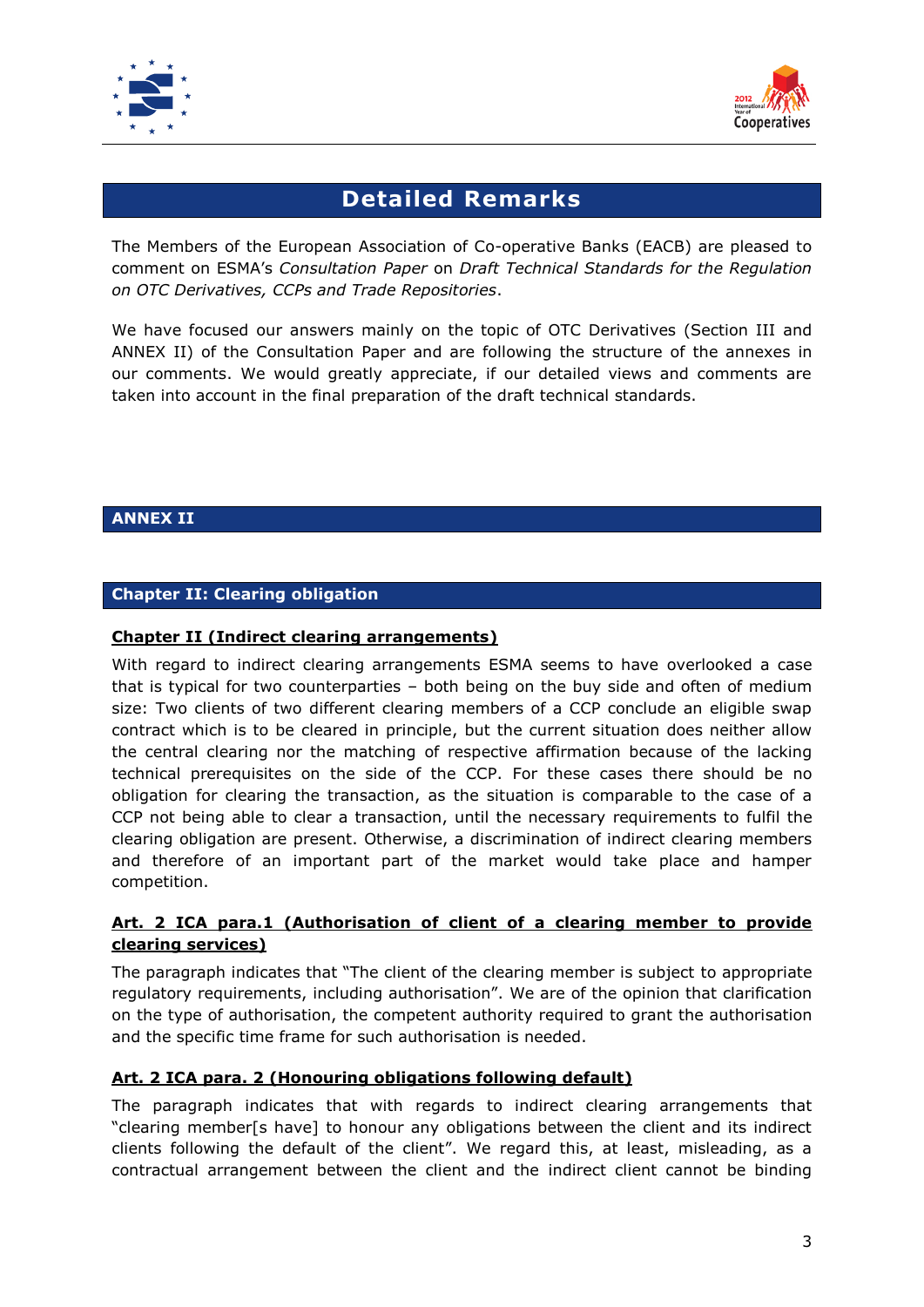



upon the clearing member. The agreement between the two parties can therefore only contain provisions setting out an obligation of the client to ensure that the client enters or has entered into a contractual agreement with the relevant clearing member which adequately addresses the consequences of a default of the client on behalf the indirect client and the relevant transactions.

Furthermore, we would value further clarification on the type of authorisation needed in order to provide indirect clearing arrangements.

# <span id="page-3-0"></span>**Art. 3 ICA para. 1 (Single aggregated indirect clients' account)**

We would like to underline that we agree with ESMA's indirect clearing proposal to provide separate account for client and indirect client's assets at CCP level.

# <span id="page-3-1"></span>**Art. 4 ICA para. 1**

We believe it necessary to clarify that the clearing member is bound to accept and facilitate, on a non-discriminatory basis, indirect clearing arrangements when occurring under rules of the EMIR regulation (Art. 4 para. 3).

# <span id="page-3-2"></span>**Art. 4 ICA para. 3 (No exposure to losses in case of default)**

The paragraph refers to Article 39 paragraph 9 of the EMIR regulation to define the requirements that need to be met, with regards to the obligation to distinguish in accounts with the clearing member the assets held for indirect clients. One of these requirements is the obligation to ensure that the positions recorded in an account "are not exposed to losses". In practice, this will primarily concern collateral posted by the indirect client (specifically, the initial margin) and passed on to the CCP. As this collateral in form of the initial margin will be posted most likely be in cash, it is nearly impossible to distinguish this cash transaction from other assets of the party receiving the cash payment. Secondly, even if the initial margin is collateralised by securities, variation margins will still require cash which then poses the same problem as above.

As long as there are no harmonised special provisions in the EU requiring national laws to protect client positions in view of the specific circumstances of client clearing against the consequences of an insolvency of the account holder, national insolvency laws will always override any contractual arrangement. It will therefore not be possible to ensure complete protection by contractual means alone.

# <span id="page-3-3"></span>**Art. 4 ICA para. 7 (Conflict of interest)**

As rightfully stated in the paragraph, the potential conflict of interest between the clearing member and it offering indirect clearing services should be properly administered. Adequate safeguards should be in place that information regarding indirect clearing arrangements (including information about the clients of the client offering indirect clearing) remains with the staff of the clearing member responsible for these indirect clearing arrangements.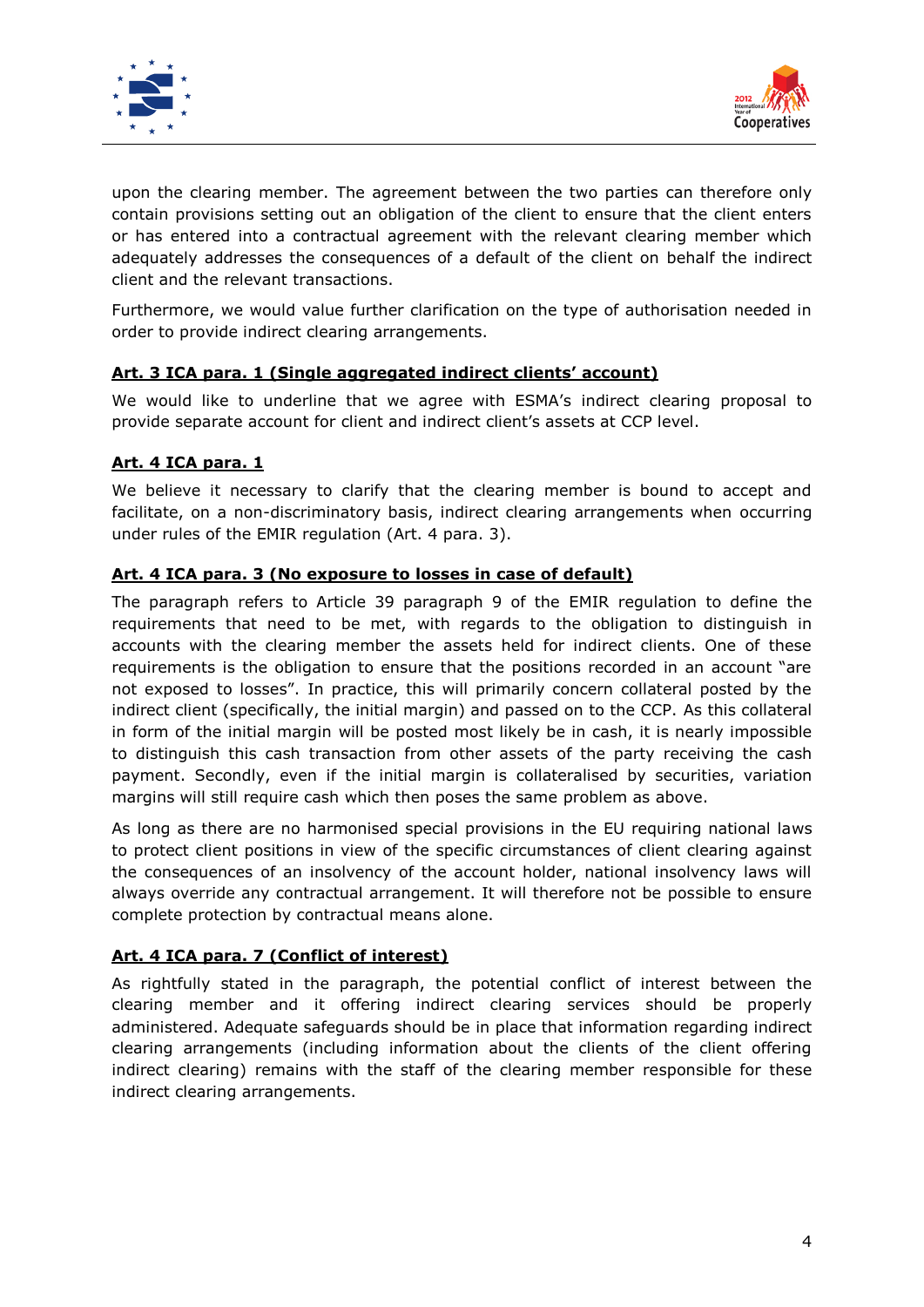



# <span id="page-4-0"></span>**Chapter III: Clearing obligation procedure – Notification to ESMA**

#### <span id="page-4-1"></span>**Art. 1 DET para. 1 (Details of CCP application)**

We'd think suitable that in the CCP's application to the competent authority, under article 14 of the Regulation EMIR, the CCP has to declare that it will accept as clearing member only counterparties which accept, in turn, the indirect clients too

# <span id="page-4-2"></span>**Chapter IV: Criteria for the determination of the classes of OTC derivative contracts subject to the clearing obligation**

#### <span id="page-4-3"></span>**Art. 1 CRI (Covered Bonds)**

Under Recital 16 of the EMIR regulation, ESMA is asked to take into account the specific nature of OTC derivative contracts which are concluded with covered bond issuers or with cover pools for covered bonds in connection with the determination of the classes of derivative contracts to be subjected to the clearing obligation. Consequently, the regulation appears to grant ESMA the mandate to define criteria under which OTC derivative contracts concluded with covered bond issuers or with cover pools for covered bonds may be classified as not eligible for CCP clearing.

This specific issue is, however, not addressed in the present draft delegated regulation. Does this mean that ESMA intends to address this particular question in another context, i.e. when determining the individual classes of derivative contracts subject to the clearing obligation?

#### <span id="page-4-4"></span>**Chapter V: Public register**

#### <span id="page-4-5"></span>**Art. 1 PR para. 4 (Phase-in)**

The practical implementation of the clearing obligation will be very challenging. Market participants thus need sufficient time to adjust their processes. The clearing obligation therefore needs to be phased in over a sufficient period of time. The draft proposal allows for such a phase-in, however, it appears to limit the possibility to structure such phase-in solely by categories of counterparties. This will almost certainly be too restrictive. The manner in which a phase-in is to occur should be defined on a case by case basis, allowing a significant degree of flexibility, including the flexibility to structure the phase-in on the basis of other categories than counterparties (i.e. sub-categories of products).

#### <span id="page-4-6"></span>**Chapter VII: Non-financial counterparties**

#### <span id="page-4-7"></span>**Art. 1 & 2 NFC (Clearing thresholds of NFCs)**

We would welcome further clearer distinction in Article 1 NFC in form of an additional paragraph that clarifies that it is the sole responsibility of the non-financial counterparties (NFC) to monitor their derivatives positions and inform their counterparties accordingly, if they have breached any of the non-clearing thresholds. As only the NFC can be knowledgeable of all of its positions – a view which is also shared by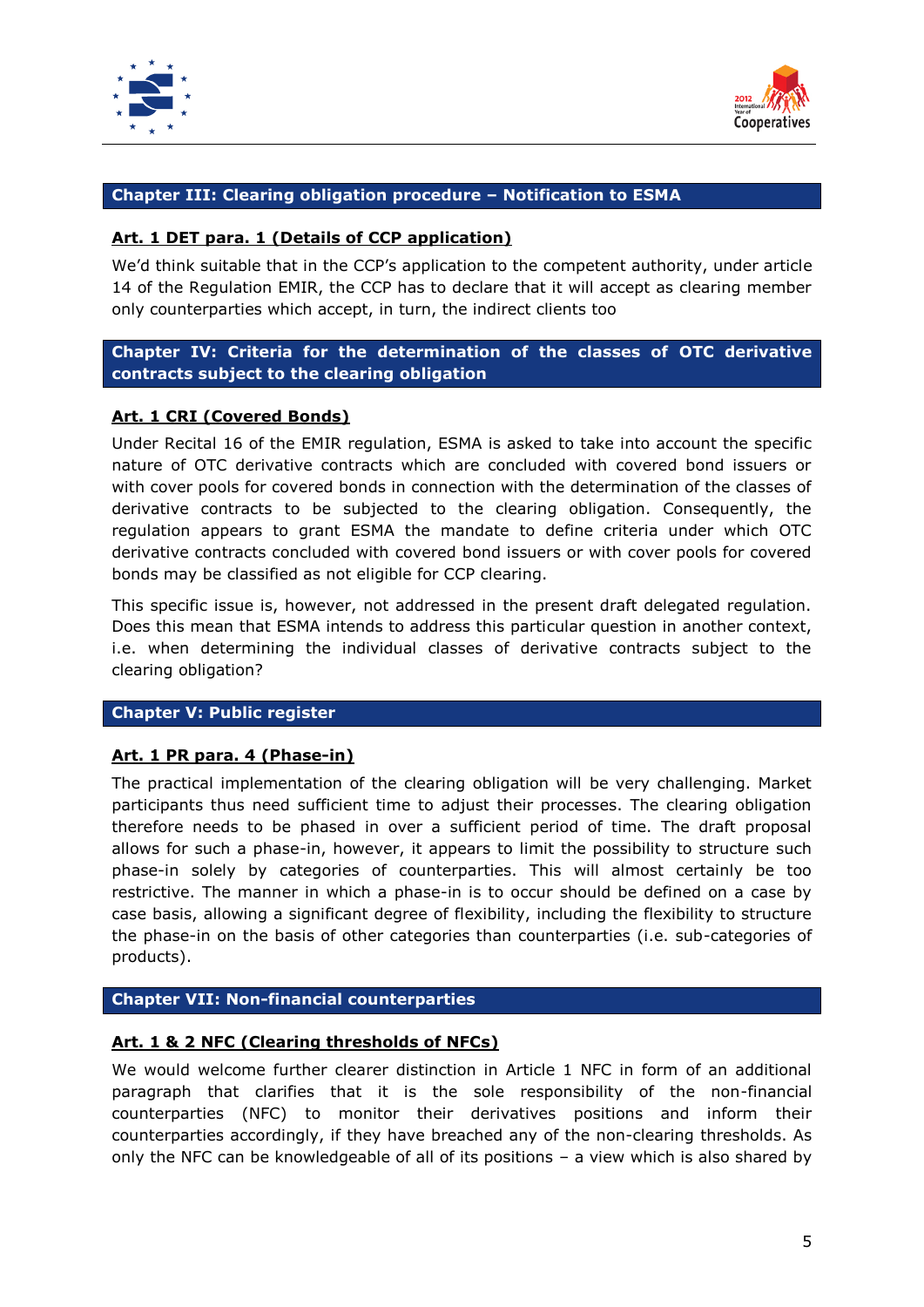

-



 $ESMA<sup>1</sup>$  – and in order to create legal certainty of the duties of all counterparties, we would kindly as for further clarification in the RTS.

As a further step in the interest of legal certainty market participants need to be able to rely on publicly available, official information. The current draft delegated regulation should therefore include provisions requiring the registration of the identity of all nonfinancial entities subject to the clearing obligation in a public register. Ideally this would be the public register maintained by ESMA. Otherwise, counterparties would be forced to rely solely on the statements of their counterparties on their respective status without any means to verify such statements.

# <span id="page-5-0"></span>**Chapter VIII: Risk mitigation for OTC derivative contracts not cleared by a CCP**

#### <span id="page-5-1"></span>**Art. 1 RM paragraph 2 & 3 (Timely confirmation)**

The time required for a confirmation can differ considerably depending on the type of transaction and market participants involved. In particular small and medium sized market participants (which would include a significant portion of market participants falling under the definition of financial counterparty, in particular small and medium sized banks) will have a significantly less developed infrastructure (human resources, system capacity, etc.) for the processing of transactions and thus will generally require more time for processing transactions.

Furthermore, small financial and non-financial counterparties with a limited range of derivative exposure should not be forced to implement and perform a confirmation process through electronic platforms. In any event, the benchmarks set by highly sophisticated market participants and in relation to simpler transactions should not set the standard for all confirmations (electronic or non-electronic).

Lastly, the time limit proposed under Article 1 RM para. 2 appears to be based on benchmarks set by these highly sophisticated market participants and in relation to simple transactions and thus cannot be applied to all market participants and in relation to all types of transactions (in particular bespoke transactions). Against this background, a limit of 5 days would be more realistic and ensure higher quality and efficiency of the confirmation process with regard to non-electronic confirmation of less sophisticated market participants. We therefore suggest the following amendment of Article 1 RM para 2 (addition in bold and italic):

2. An OTC derivative contract concluded with a financial counterparty or a nonfinancial counterparty that meets the conditions referred to in Article  $10(1)(b)$  of Regulation (EU) No xxxx/2012 [EMIR] and which is not cleared by a CCP shall be confirmed, where available via electronic means, as soon as possible and at the latest by the end of the same business day. *In case of non-electronic confirmation the OTC derivative contract should be confirmed at the latest by the end of the fourth business day following the business day of the transaction.*

<sup>&</sup>lt;sup>1</sup> Statement by ESMA during the public hearing on 12 July 2012 in Paris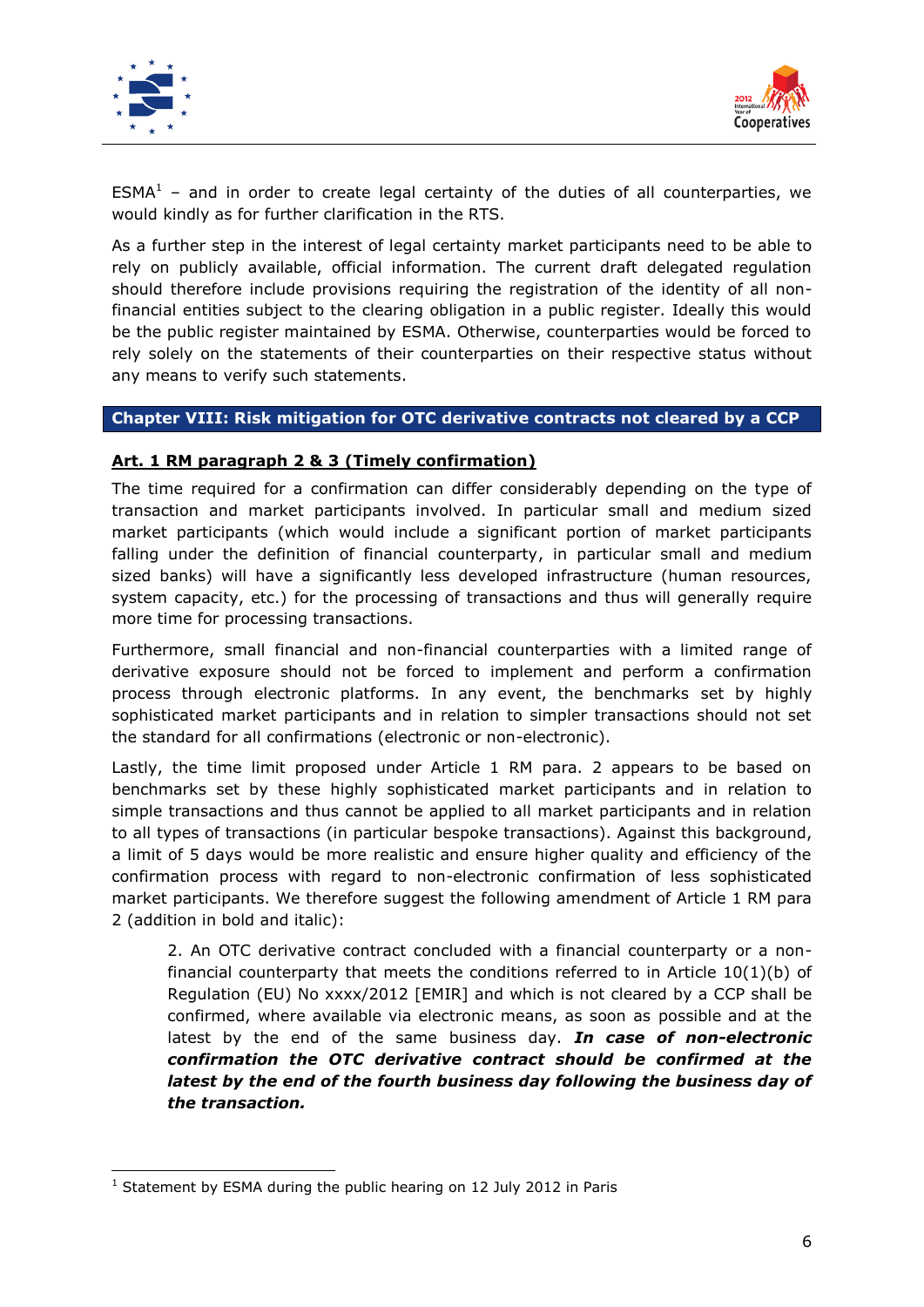



# <span id="page-6-0"></span>**Art. 2 RM para. 4 lit a. & b. (Portfolio reconciliation)**

The suggested thresholds for mandatory portfolio reconciliation under Article 2 RM para. 4 are too high with regard to smaller financial counterparties with a limited range of derivative exposure. To recognize the fact that smaller institutions have often just a single-digit number of OTC derivative contracts with low amounts the following "deminimis"-threshold should be added to Article 2 RM para 4 lit. b. (additions in bold and italic):

# *iii. Once per year for a portfolio between 1 and 50 (or X, to be cleared by ESMA) OTC derivative contracts outstanding with a counterparty.*

# <span id="page-6-1"></span>**Art. 4 RM para. 2 (Dispute resolution)**

In respect of the proposed obligation to agree on "detailed procedures and processes" it should be taken into account that counterparties must retain the requisite level of flexibility to agree on standards and terms corresponding to their specific needs and legal background. In particular non-financial counterparties need simple and robust procedures and would have difficulty in subjecting themselves to highly complex dispute resolution mechanism or dispute resolution mechanisms resulting in the application of the laws of another jurisdiction.

If ESMA confirms the provisions as set out in Art. 4 RM, we would subsequently suggest the required dispute resolution procedures for OTC derivate contracts to have a certain threshold (i.e. EUR 15 million) that provides enough flexibility. Contracts above this threshold outstanding for at least 15 business days should be promptly reported to the competent authority.

# <span id="page-6-2"></span>**Art. 7 RM (Intragroup notification details)**

Along the lines of Art. 7 RM para. 1 we share ESMA's reading that intragroup transactions within a Member State and without any impediments for the transfer of funds are not to be notified to the competent authority because they are exempted from the clearing obligation in general in the level 1-text. Art. 4 para. 2 subpara. 1 EMIR releases a general exemption whereas subpara. 2 lit. b refers to the cases of cross border transactions within and outside of the EU.

The provisions of Art. 7 RM for the notification procedure should be complemented by a possibility to have a general notification to exempt all intragroup transactions instead of a case-by-case basis.

# **Article 8 RM lit. d (Intragroup transaction – Information to be publicly disclosed)**

Regarding the public disclosure requirement of an intragroup exemption we have spotted a few inconsistencies regarding:

- The information proposed lit. c. should be consistent with intragroup transaction referred on paragraph 6 to 10 of article 11 of EMIR Regulation.
- Under lit. d. the draft asks for "the notional aggregate amount of the OTC derivative contracts for which the intragroup exemption applies" to be published. The Level-1 text of EMIR does not provide a maximum notional exemption for